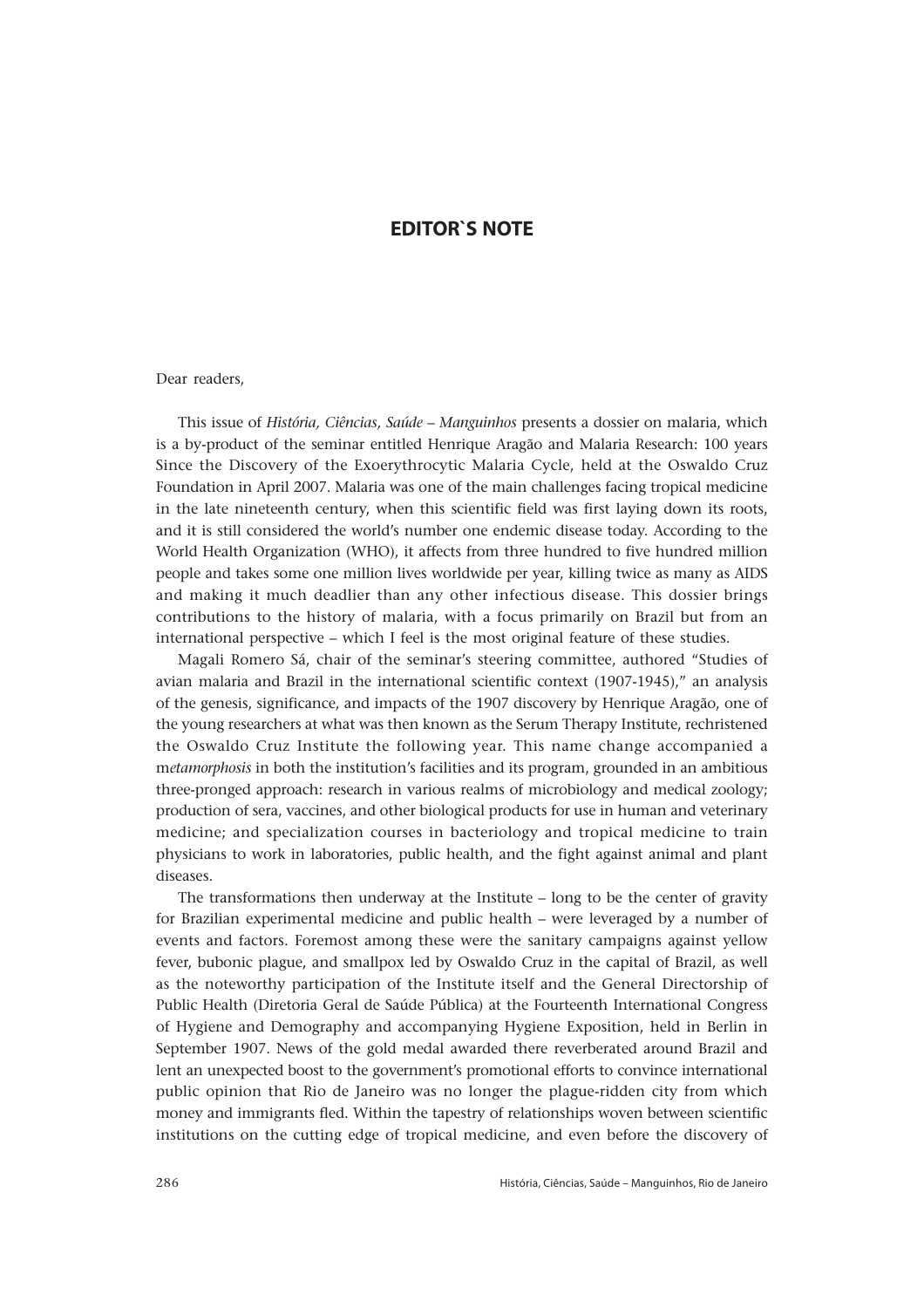h*uman* American *trypanosomiasis* had earned Carlos Chagas his fame, Henrique Aragão's discovery was of major importance. His work was published first in *Brazil-Medico* in 1907 and then in the prestigious *Archiv für Protistenkunde* after he won acclaim at the Berlin Congress for his invaluable contribution to studies on the growth of the malaria parasite in its vertebrate hosts.

The seminar held one hundred years later at the Oswaldo Cruz Foundation commemorated this achievement. Another paper included in these pages is "Malaria epidemics in Europe after the First World War: the early stages of an international approach to the control of the disease." Gabriel Gachelin and Annick Opinel analyze reports and guidelines issued by the Malaria Committee, established in 1923 by the League of Nations' Health Committee to cope with fresh outbreaks of the disease around Europe during and following First World War.

The journal received the other dossier articles after the 2007 seminar. Juliana Manzoni Cavalcanti, doctoral candidate with the Casa de Oswaldo Cruz's Graduate Program in the History of the Sciences and of Health, and her co-author, Marcos Chor Maio, analyze studies on sickle cell anemia published in Brazil in the 1930s and 1940s and compare these with the international literature. They address hematological and epidemiological investigations conducted in Brazil and the ambivalences in associations then being made between this hereditary blood disorder and the 'black race.'

Exploring a later period, that is, the 1950s and 1960s, Renato da Silva, of Unigranrio University, and Gilberto Hochman, of the Casa de Oswaldo Cruz, examine the rise and fall of a method of combating malaria that was developed in Brazil by Mario Pinotti and broadly adopted during the WHO-coordinated campaign to eradicate malaria: kitchen salt mixed with chloroquine.

Identified in the 1960s, plasmodium resistance to chemotherapeutic agents and the resistance of malaria-transmitting mosquitoes to DDT form the crux of the article by Ivone Manzali de Sá*,* contributing researcher at Rio de Janeiro's National Museum. Relying on her background in pharmacology and botany, the author looks at scientific research into the development of new antimalarial drugs from the 1960s to the 1980s, especially in the United States and China, while also taking into account the central role played by WHO in intermediating between the groups operating in these two countries, which were Cold-War opponents. Manzali de Sá shows that U.S. scientists concentrated on screening synthetic molecules, drawing inspiration from the quinine model, while China adopted a research line that incorporated traditional knowledge based on medicinal plants and eventually developed a medication that became the new benchmark antimalarial drug in the late 1980s.

In "Fear of the sertão: malaria and the Rondon Commission (1907-1915)," Arthur Torres Caser*,* M.A. in the History of the Sciences and of Health from Casa de Oswaldo Cruz, and Dominichi Miranda de Sá*,* researcher with the same institute, examine how endemic malaria impacted the health of the men in charge of installing telegraph lines in regions now belonging to the states of Mato Grosso, Rondônia, and Amazonas and resulted in the creation of a sanitary service aimed at controlling the disease. This article ties in closely with a piece in our Sources department, where André Vasques Vital, master's degree